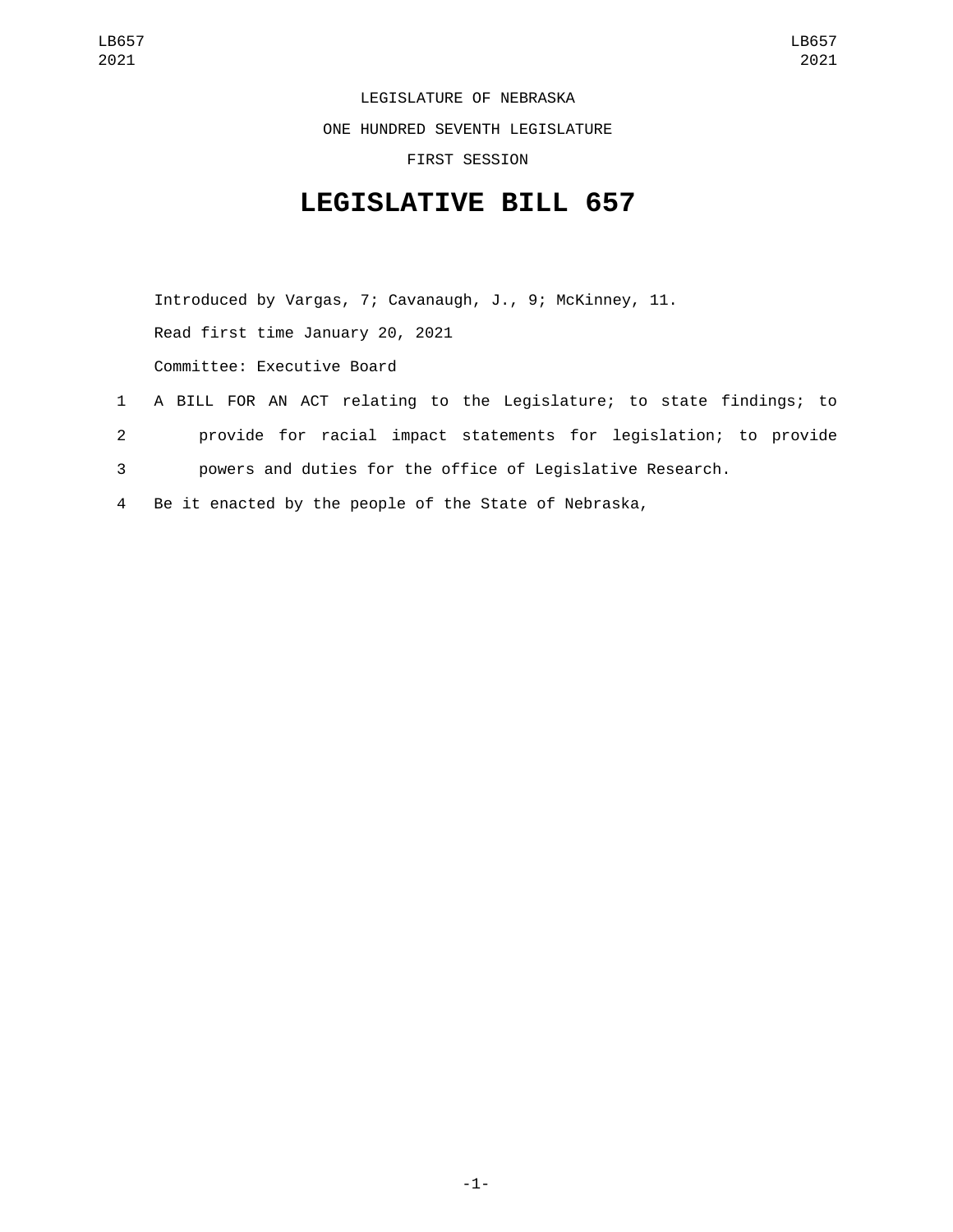| $\mathbf{1}$ | Section 1. The Legislature finds and declares:                           |
|--------------|--------------------------------------------------------------------------|
| 2            | Racial disparities exist for people of color and racial<br>(1)           |
| 3            | minorities in this state in all parts of the criminal justice system and |
| 4            | juvenile justice system. Racial disparities in the adult and youth       |
| 5            | criminal justice systems exist when the proportion of a racial or ethnic |
| 6            | group within the control of those systems is greater than the proportion |
| $7^{\circ}$  | of such groups in the general population. People of color are            |
| 8            | overrepresented in all components of the adult and juvenile criminal     |
| 9            | justice system, from contact with police to length of imprisonment;      |
|              |                                                                          |

 (2) The source or cause of such disparities are systemic, rooted in our nation's history, and deeper than explicit acts of racial discrimination. The causes of such disparities are varied and include matters such as socioeconomic factors, differing levels of criminal activity, law enforcement emphasis on particular communities, and decisions by criminal justice practitioners who exercise broad discretion in the justice process at one or more stages in the system. One of the principal causes of such disparities is the legislative policies underlying the creation and modification of statutes relating to criminal 19 law and the justice system;

 (3) The Legislature has an obligation to reduce the racial disparities of our criminal justice system and to identify legislative proposals that are likely to exacerbate or ameliorate these disparities. The preparation of racial impact statements for certain legislative proposals will help the Legislature meet this responsibility; and

 (4) A racial impact statement is an explanatory statement summarizing the expected impact a legislative proposal may have on identifiable racial groups. Racial impact statements can assist legislators by identifying and evaluating the anticipated potential disparities of proposed legislation prior to its adoption and implementation and can assist legislators in detecting otherwise 31 unforeseen policy ramifications.

-2-